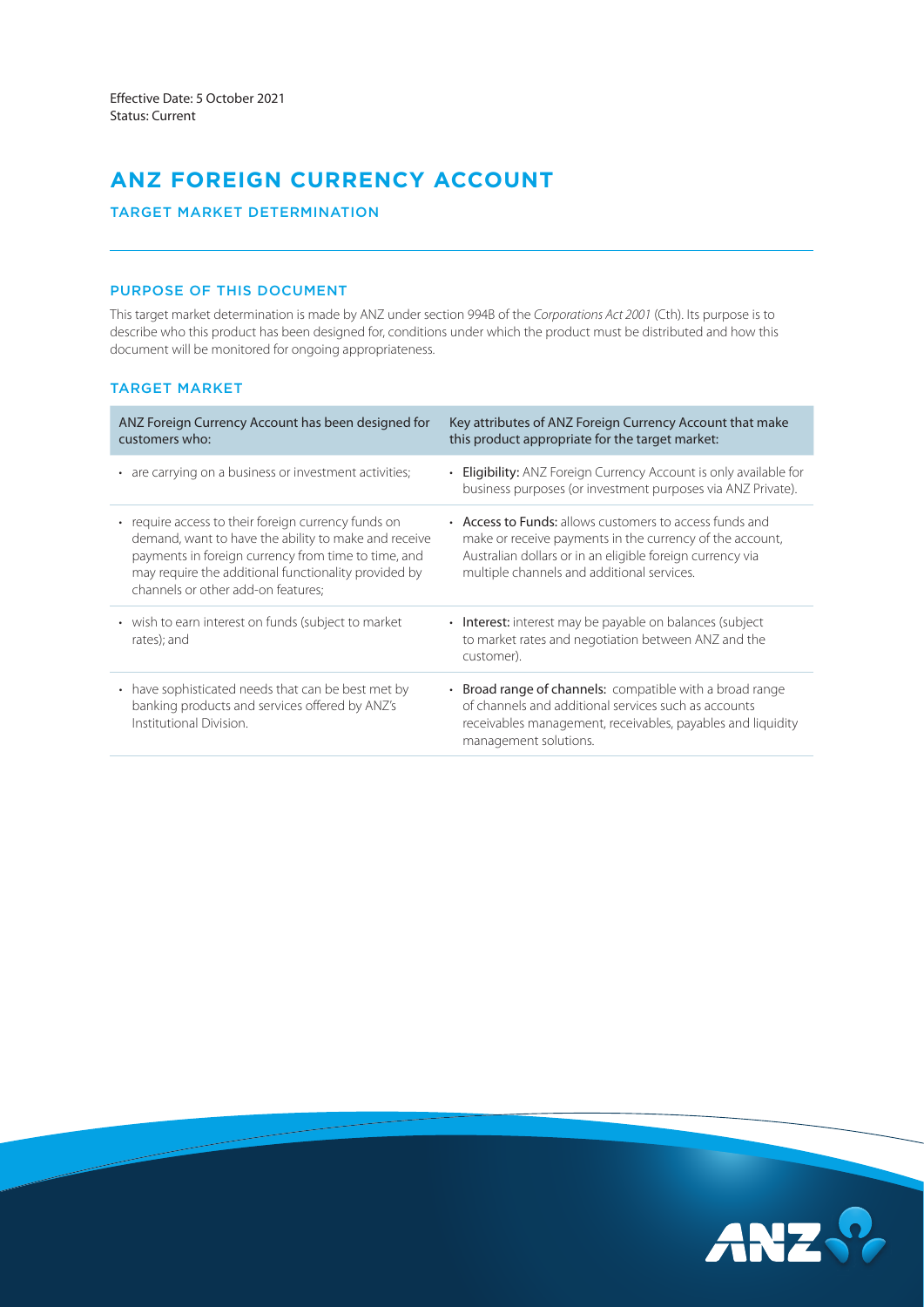# DISTRIBUTION CONDITIONS

ANZ applies the following conditions and restrictions to the distribution of ANZ Foreign Currency Account so that it is likely to be issued to customers in the target market.

|                             | Condition                                                                                                                                                                                                                                                                  | Why do we do this?                                                                                                                                                                                                                                                                                                                                                                                    |  |
|-----------------------------|----------------------------------------------------------------------------------------------------------------------------------------------------------------------------------------------------------------------------------------------------------------------------|-------------------------------------------------------------------------------------------------------------------------------------------------------------------------------------------------------------------------------------------------------------------------------------------------------------------------------------------------------------------------------------------------------|--|
| Channel                     | ANZ Foreign Currency Account can only be issued to<br>customers through the following distribution channels:<br>• ANZ Institutional:<br>• ANZ Commercial Banking; and<br>• ANZ Private.<br>ANZ Foreign Currency Account cannot be issued to<br>customers by third parties. | So that ANZ only issues ANZ Foreign<br>Currency Account to a customer if it<br>receives the customer's application<br>for the account through channels that<br>are subject to appropriate conditions,<br>controls and/or monitoring by ANZ.                                                                                                                                                           |  |
| Training &<br>Accreditation | ANZ Foreign Currency Account can only be issued to<br>customers by ANZ directly or through the following<br>persons:<br>• authorised ANZ staff.                                                                                                                            | So that:<br>• checks are conducted on matters such<br>as qualifications and past conduct for<br>ANZ staff involved in the distribution of<br>ANZ products; and<br>• ANZ staff responsible for issuing<br>products understand the distribution<br>process they are required to comply<br>with when distributing ANZ products,<br>as well as the legislative framework<br>relevant to their activities. |  |
| <b>Process</b>              | ANZ Foreign Currency Account can only be issued to<br>customers by:<br>• following ANZ's customer application and assessment<br>process, including making relevant inquiries into the<br>customer's product needs.                                                         | So that inquiries are made to determine<br>whether the product meets the needs,<br>financial situation and objectives of the<br>customer.                                                                                                                                                                                                                                                             |  |